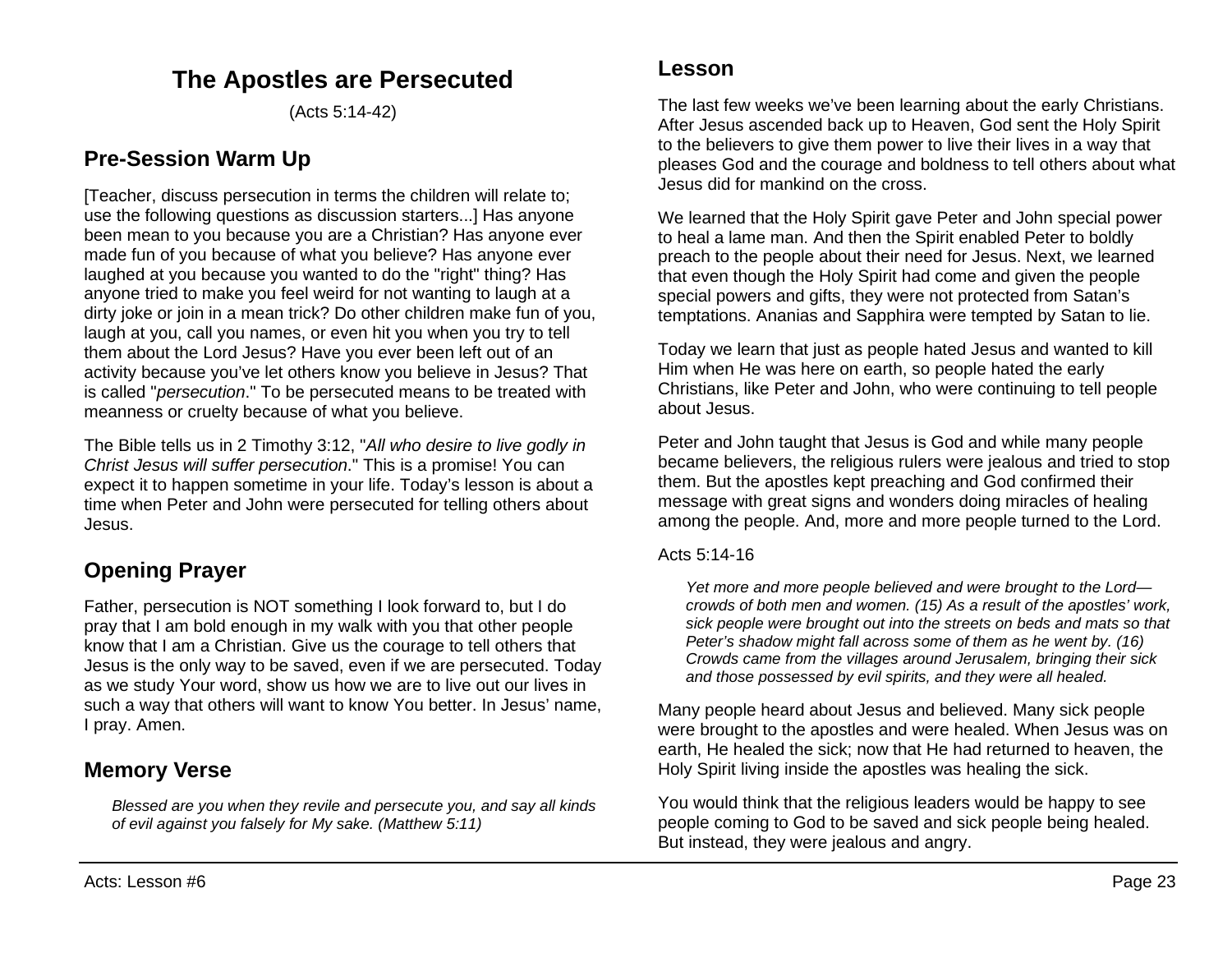Why do you think they were jealous? These men claimed to know God and were the leaders of the people, supposedly teaching them about God, but they clearly did not have the same kind of power to do miracles that the apostles had. They couldn't have the power because they did not believe that Jesus was the Son of God. Because they didn't believe in Jesus, they could not have the power of the Holy Spirit living inside of them giving them the power to do things for God.

When the religious rulers saw that Jesus, even though He was not here physically among the living, was still drawing people away from following them, they threw Peter and John back in jail. Again, God's enemy, the devil, was trying to stop God's work.

#### Acts 5:17-18

*The high priest and his officials, who were Sadducees, were filled with jealousy. (18) They arrested the apostles and put them in the public jail.*

Then, something amazing happened that night!

#### Acts 5:19-20

*But an angel of the Lord came at night, opened the gates of the jail, and brought them out. Then he told them, (20) "Go to the Temple and give the people this message of life!"*

Woe! That must have been a surprise for Peter and John to suddenly be brought out of prison by an angel! The prisons in those days were highly secure. Peter and John, no doubt, had their ankles and wrists chained to the wall. And, the guards knew that the penalty for letting a prisoner escape was death, so they guarded the prison with their lives! There's no way out of those dungeons. But suddenly Peter and John found themselves with an angel who was telling them to go back to the Temple and tell people about Jesus! Their heads must have been spinning!

Peter and John knew that if they began to tell people about the risen Savior they would surely be persecuted — whipped, beaten, spit

upon, and certainly sent back to prison. If you had been Peter or John what would you have done? Would you have said, "You *must be crazy! I'm not going out there! I'm out of here*!"? What did Peter and John do?

Acts 5:21a [Teacher, read only the first sentence...]

*So at daybreak the apostles entered the Temple, as they were told, and immediately began teaching.*

Peter and John were so excited about the Lord, they couldn't wait to tell everybody about Jesus! They went to the Temple first thing in the morning! Like Peter and John, we should be so excited to tell others about Jesus that you don't care if people persecute you.

[Teacher, review today's memory verse.] To be "*blessed*" means to be "*joyful on the inside*." But how can you have joy inside when others are treating you badly? Realize that Jesus understands what you're going through because He suffered much more than you. Remember that your persecution can help to make you more like the Lord Jesus. Keep in mind that the one persecuting you — or others that might be watching — may come to know the Lord through your example. Remind yourself that God has promised to reward you in heaven if you remain faithful in spite of persecution.

Instead of being discouraged, you can actually be joyful on the inside when others persecute you or say untrue things about you because you talk about Jesus. The apostles knew they might be persecuted, but they also knew that God wanted them to tell others that only Jesus could save them.

Meanwhile, the religious rulers didn't know that Peter and John were teaching in the Temple, so they got together and went to the prison to get them.

Acts 5:21b [Teacher, read the rest...]

*When the high priest and his officials arrived, they convened the high council—the full assembly of the elders of Israel. Then they sent for the apostles to be brought from the jail for trial.*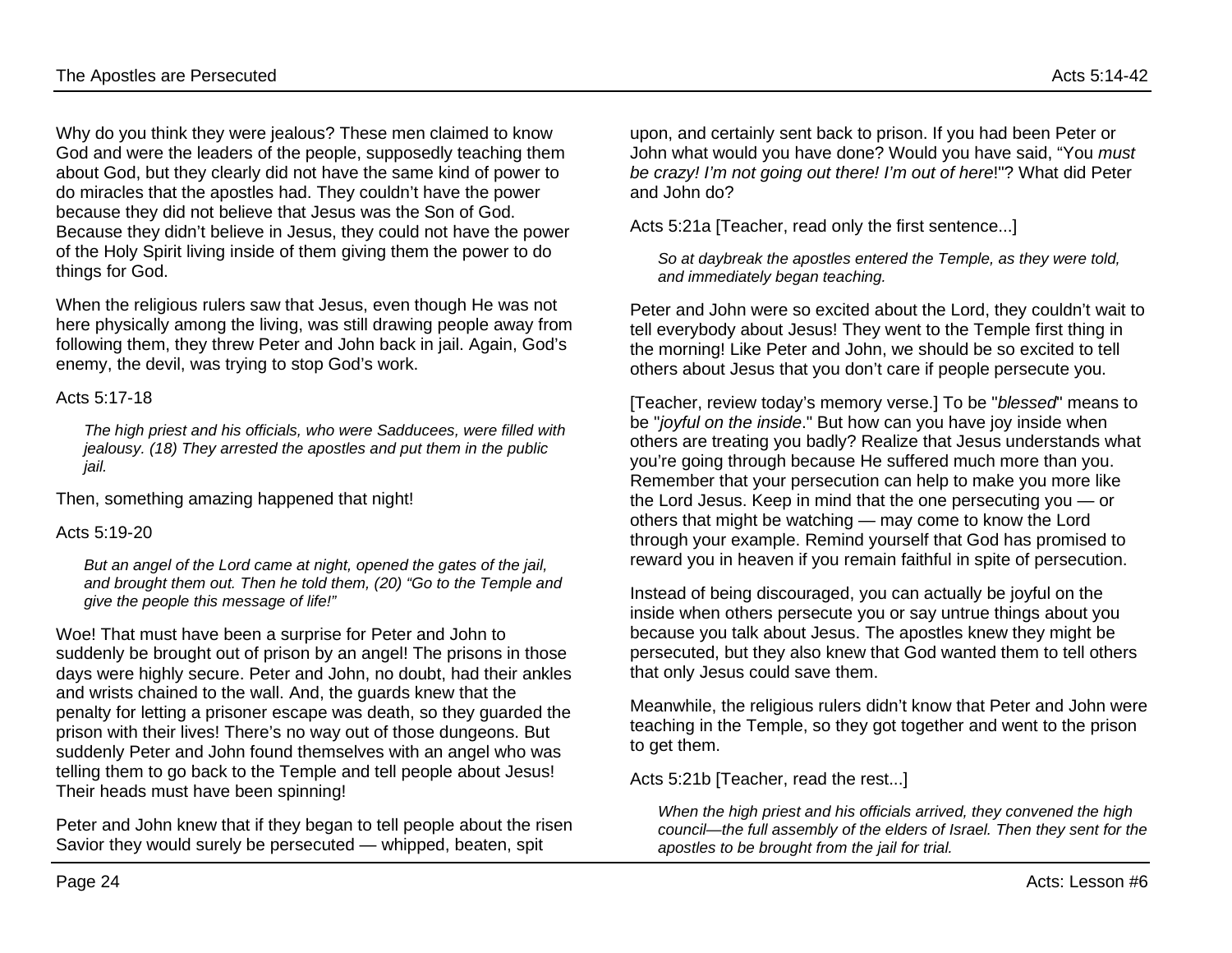Let's see what happened when the Temple guards went to the prison.

#### Acts 5:22-23

*But when the Temple guards went to the jail, the men were gone. So they returned to the council and reported, (23) "The jail was securely locked, with the guards standing outside, but when we opened the gates, no one was there!"*

The prison doors were locked and guarded, but the prison was empty!

#### Acts 5:24-25

*When the captain of the Temple guard and the leading priests heard this, they were perplexed, wondering where it would all end. (25) Then someone arrived with startling news: "The men you put in jail are standing in the Temple, teaching the people!"*

So, they all went to the Temple…

#### Acts 5:26-28

*The captain went with his Temple guards and arrested the apostles, but without violence, for they were afraid the people would stone them. (27) Then they brought the apostles before the high council, where the high priest confronted them. (28) "We gave you strict orders never again to teach in this man's name!" he said. "Instead, you have filled all Jerusalem with your teaching about him, and you want to make us responsible for his death!"*

It's interesting that the high priest and the captain of the Temple didn't ask how they got out of prison! They were more concerned about trying to keep Peter and John from telling any more people about Jesus. They didn't believe in Jesus' resurrection and didn't want to hear about it. Nor did they want to hear that they had been responsible for Jesus' death. But Peter and John weren't afraid of what the high priest and the captain of the Temple could do to them.

Peter is then filled with the Holy Spirit and speaks out boldly...

*But Peter and the apostles replied, "We must obey God rather than any human authority."*

God wants us to obey rules that people set for us except when they tell us to disobey God. Then we must obey God and be willing to pay the penalty human rules demand. [Teacher, lead a discussion about this with the children.]

When the religious rulers heard Peter preach, they went crazy!

Acts  $5:33$ 

*When they heard this, the high council was furious and decided to kill them.*

The religious leaders were so angry they wanted to put the apostles to death. Fortunately, there was one religious ruler that had godly wisdom!

Acts 5:34-35

*But one member, a Pharisee named Gamaliel, who was an expert in religious law and respected by all the people, stood up and ordered that the men be sent outside the council chamber for a while. (35) Then he said to his colleagues, "Men of Israel, take care what you are planning to do to these men!*

Gamaliel told the other council members that they better be careful what they do with Peter and John.

#### Acts 5:38-40

*"So my advice is, leave these men alone. Let them go. If they are planning and doing these things merely on their own, it will soon be overthrown. (39) But if it is from God, you will not be able to overthrow them. You may even find yourselves fighting against God!" (40) The others accepted his advice. They called in the apostles and had them flogged. Then they ordered them never again to speak in the name of Jesus, and they let them go.*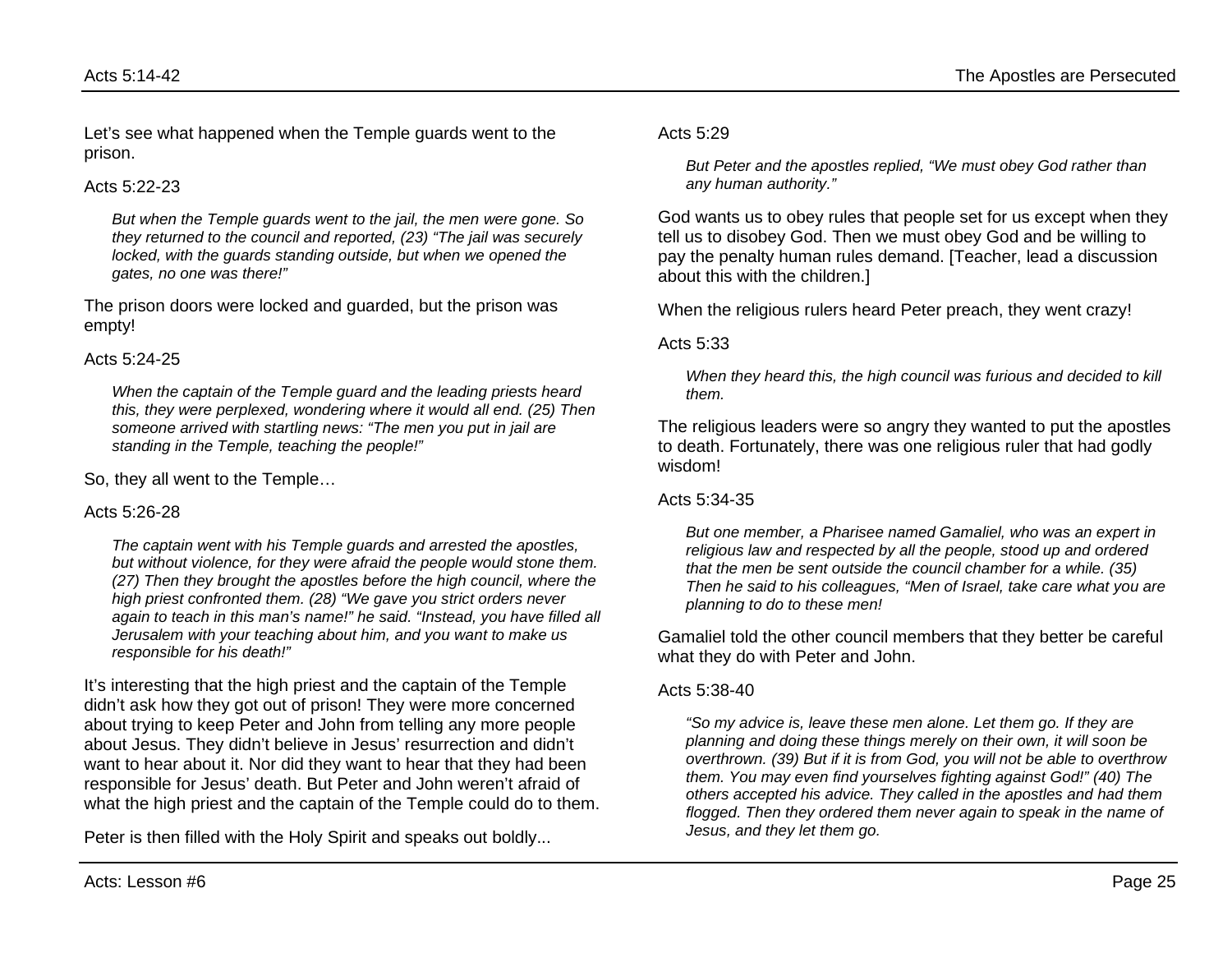Beaten and warned not to talk about Jesus, the apostles were set free. But that didn't stop them from spreading the good news about Jesus.

### Acts  $5:41$

*The apostles left the high council rejoicing that God had counted them worthy to suffer disgrace for the name of Jesus.*

God did not keep the apostles from persecution, but He did give them courage as they suffered. God tells us that we, too, may be persecuted if, as Christians, we speak for Him (2 Timothy 3:12). But God can give you courage to tell others about what Jesus did for us on the cross, even if you are persecuted. If you know it is the truth, nothing should stop you!

Do not let persecution discourage you; instead do as Jesus instructed us...

#### Matthew 5:44

*But I say, love your enemies! Pray for those who persecute you!*

When someone makes fun of you or laughs at you, show love to him instead of acting as he does. If someone curses you, saying mean things or calling you names, bless him, that is, answer him kindly. Then compliment him for something he does well. Let God show His love to them through you. Pray for those who are unkind to you; ask God to give you courage to continue telling them about Jesus. They may begin to listen to what Jesus can do for them and trust Him as their Savior if you carefully share with them. You may face persecution, but don't be discouraged. Be Joyful; remember, God promises that your reward in heaven will be great (Matthew 5:11). The apostles were not discouraged even though they had been beaten. God gave them courage and joy in their suffering.

## Acts 5:42

*And every day, in the Temple and from house to house, they continued to teach and preach this message: "Jesus is the Messiah."*

The apostles left rejoicing that they were worthy to suffer for Jesus!

# **Closing Prayer**

Father, we pray that nothing will discourage us from telling people about You. Help us to remember that everyone is born a sinner and in need of a Savior. If we don't tell people about You, they may never hear about Your wonderful plan of Salvation. Fill us with the power of the Holy Spirit like you did Peter and John so that we might have the courage we need to be bold for You. In Jesus name, Amen.

## **Learning Activities**

## **Game Center**

## *Question Matching*

Write questions and their answers on separate cards. Place the answers around the room. Split the class into two teams. Taking turns, pull a question card from a bag. Let the team find the answer. A right answer is worth 500 points. If they can't find the answer, let the other team try to find it. Team with most points wins.

Or, use the following review questions in a discussion or another game of your choice:

- 1. What does it mean to be persecuted? (To be treated with cruelty.)
- 2. Can you be happy when someone makes fun of you for doing good? (God says you can.)
- 3. Why did the religious leaders become jealous? (Because many people stopped following their advice and were instead following Jesus.